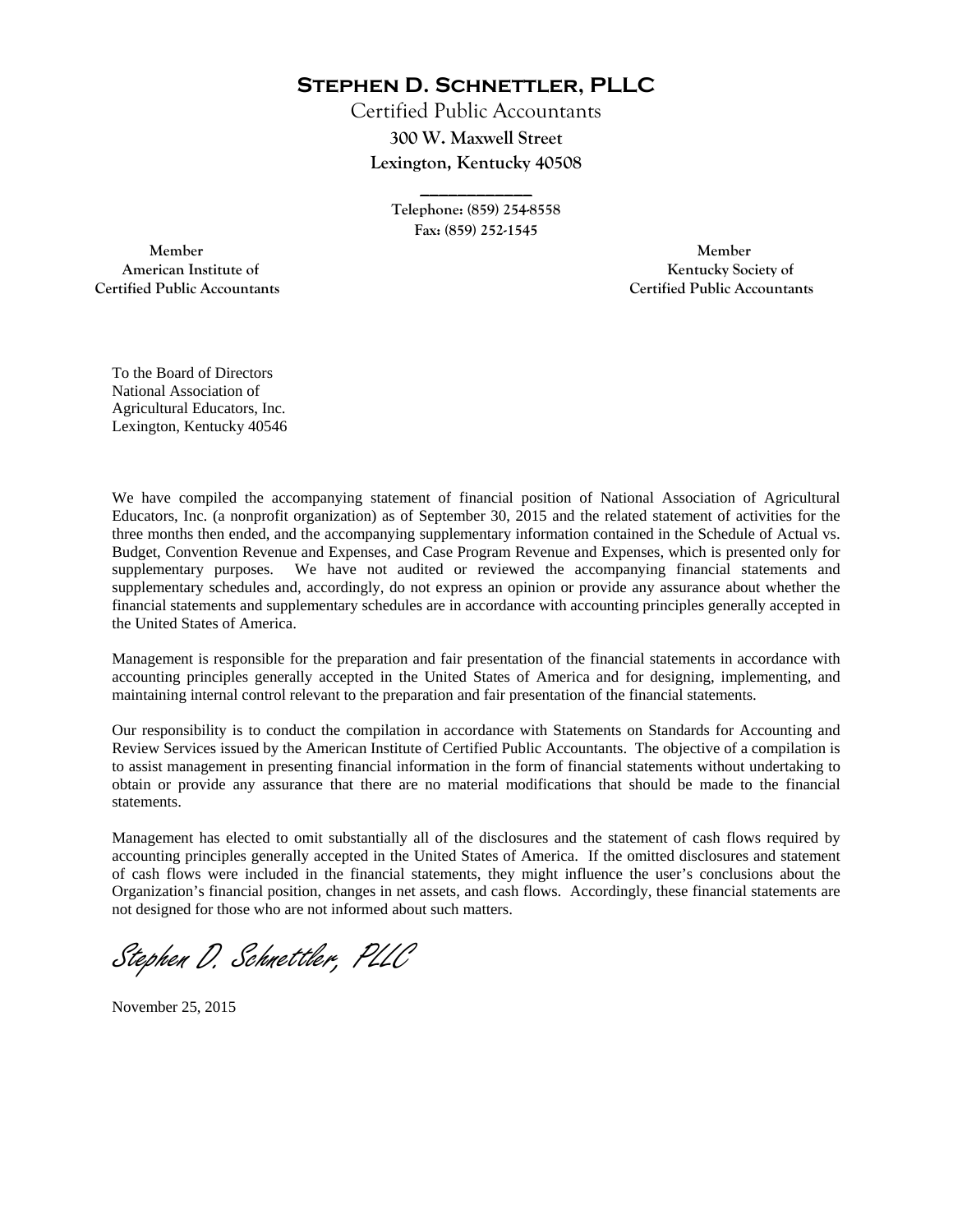# NATIONAL ASSOCIATION OF AGRICULTURAL EDUCATORS, INC. **Statement of Financial Position** September 30, 2015

| <b>ASSETS</b>                         |                 |
|---------------------------------------|-----------------|
| Cash on deposit                       | \$<br>282,904   |
| Investments - operating fund          | 563,979         |
| Investments - life membership fund    | 196,817         |
| Investments - reserve fund            | 2,723           |
| Accounts receivable                   | 560,129         |
| Inventory                             | 5,000           |
| Prepaid expenses                      | 174,225         |
| Property and equipment - CASE         | 637             |
| Property and equipment                | 11,759          |
| <b>TOTAL ASSETS</b>                   | \$<br>1,798,173 |
| <b>LIABILITIES AND NET ASSETS</b>     |                 |
| <b>LIABILITIES</b>                    |                 |
| Accounts payable                      | \$<br>78,386    |
| Accrued leave payable                 | 38,485          |
| Other current liabilities             | 8,532           |
| <b>TOTAL LIABILITIES</b>              | 125,403         |
| <b>NET ASSETS</b>                     |                 |
| Unrestricted net assets:              |                 |
| Current operation                     | 813,685         |
| Board designated for special purposes | 207,565         |
| Temporarily restricted net assets     | 480             |
| <b>CASE</b> Project                   | 651,040         |
| <b>TOTAL NET ASSETS</b>               | 1,672,770       |
| TOTAL LIABILITIES AND NET ASSETS      | \$<br>1,798,173 |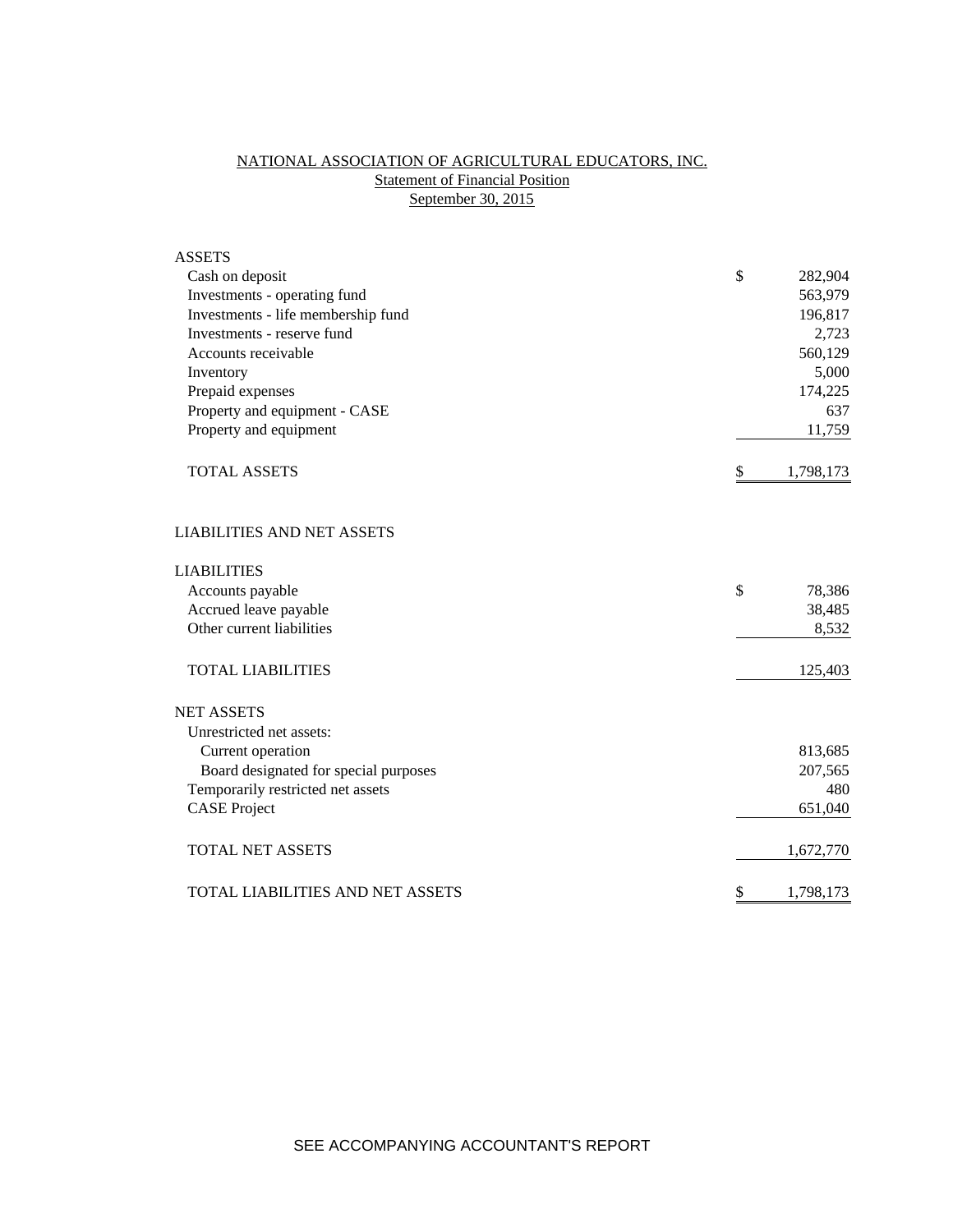## NATIONAL ASSOCIATION OF AGRICULTURAL EDUCATORS, INC. **Statement of Activities** For the Three Months ended September 30, 2015

|                                       |    | Current<br>Operations | Board<br>Designated | Temporarily<br>Restricted |     | CASE<br>Project | Total |              |
|---------------------------------------|----|-----------------------|---------------------|---------------------------|-----|-----------------|-------|--------------|
| Revenue, Gains and Losses             |    |                       |                     |                           |     |                 |       |              |
| Membership dues                       | \$ | 233.721               | \$<br>120           | \$                        |     | \$              | \$    | 233,841      |
| Convention registration               |    |                       |                     |                           |     |                 |       |              |
| Sponsorship and awards                |    | 5,000                 |                     |                           |     |                 |       | 5,000        |
| Merchandise sales                     |    | 1,494                 |                     |                           |     |                 |       | 1,494        |
| Contributions                         |    |                       |                     |                           |     |                 |       |              |
| Management fees                       |    | $\mathbf{1}$          |                     |                           |     |                 |       | $\mathbf{1}$ |
| Net realized and unrealized           |    |                       |                     |                           |     |                 |       |              |
| gains (losses) on securities          |    | (56, 778)             |                     |                           |     |                 |       | (56,778)     |
| Interest and dividends                |    | 2,014                 |                     |                           |     |                 |       | 2,014        |
| FFA Foundation projects               |    | 57,200                |                     |                           |     |                 |       | 57,200       |
| CASE Program income                   |    |                       |                     |                           |     | 999,354         |       | 999,354      |
| Other income                          |    | 136,890               |                     |                           |     |                 |       | 136,890      |
| Total Revenue, Gaines and Losses      |    | 379,542               | 120                 |                           |     | 999,354         |       | 1,379,016    |
| Net Assets Released from Restrictions |    |                       |                     |                           |     |                 |       |              |
| Total Revenue, Gains and Losses       |    |                       |                     |                           |     |                 |       |              |
| and Reclassifications                 |    | 379,542               | 120                 |                           |     | 999,354         |       | 1,379,016    |
| Expenses                              |    |                       |                     |                           |     |                 |       |              |
| General expenses                      |    | 295,333               |                     |                           |     |                 |       | 295,333      |
| FFA Foundation projects               |    | 20,691                |                     |                           |     |                 |       | 20,691       |
| <b>CASE Program expenses</b>          |    | $\overline{a}$        |                     |                           |     | 579,041         |       | 579,041      |
| Convention expenses                   |    | 650                   |                     |                           |     |                 |       | 650          |
| Total expenses                        |    | 316,674               |                     |                           |     | 579,041         |       | 895,715      |
| INCREASE (DECREASE) IN NET ASSETS     |    | 62,868                | 120                 |                           |     | 420,313         |       | 483,301      |
| NET ASSETS AT BEGINNING OF PERIOD     |    | 750,817               | 207,445             |                           | 480 | 230,727         |       | 1,189,469    |
| NET ASSETS AT END OF PERIOD           | \$ | 813,685               | \$<br>207,565       | \$                        | 480 | \$<br>651,040   | \$    | 1,672,770    |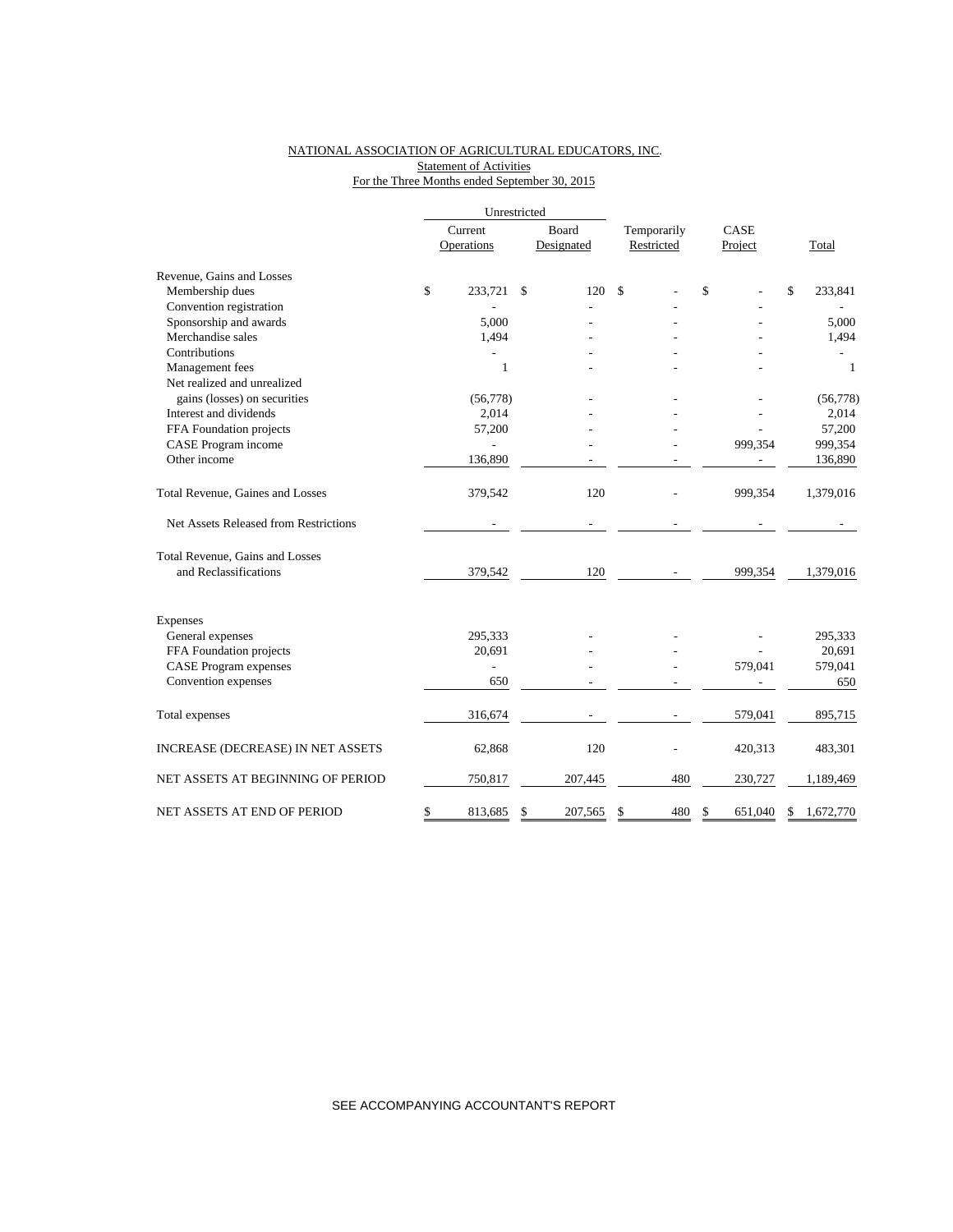## NATIONAL ASSOCIATION OF AGRICULTURAL EDUCATORS, INC. Schedule of Actual vs. Budget

For the One and Three Months Ended September 30, 2015

|                                                       | <b>MONTH</b><br><b>ACTUAL</b> | <b>MONTH</b><br><b>BUDGET</b> | <b>MONTH</b><br><b>\$VARIANCE</b> | YEAR TO DATE<br><b>ACTUAL</b> |              | <b>YEAR</b><br><b>BUDGET</b> | <b>YEAR</b><br><b>\$VARIANCE</b> |
|-------------------------------------------------------|-------------------------------|-------------------------------|-----------------------------------|-------------------------------|--------------|------------------------------|----------------------------------|
| <b>REVENUE</b>                                        |                               |                               |                                   |                               |              |                              |                                  |
| Member dues                                           | \$<br>186,341 \$              | 31,938                        | \$<br>154,403 \$                  | 225,801                       | $\mathbb{S}$ | 383,260                      | \$<br>(157, 459)                 |
| Corporate membership dues                             | 3,540                         | 2,563                         | 977                               | 8,040                         |              | 30,750                       | (22,710)                         |
| Delmar scholarships                                   | ä,                            | 625                           | (625)                             | $\omega$                      |              | 7,500                        | (7,500)                          |
| Foundation management fees                            |                               | 7,333                         | (7, 333)                          | $\mathbf{1}$                  |              | 88,000                       | (87,999)                         |
| Interest and dividends                                | 681                           | 1,833                         | (1, 152)                          | 1,273                         |              | 22,000                       | (20, 727)                        |
| Net realized and unrealized                           |                               |                               |                                   |                               |              |                              |                                  |
| gains (losses) on securities                          | (27, 119)                     | $\overline{\phantom{a}}$      | (27, 119)                         | (56,778)                      |              |                              | (56, 778)                        |
| Merchandise sales                                     | 310                           | 833                           | (523)                             | 1,494                         |              | 10,000                       | (8,506)                          |
| Investment income, Life Fund                          | 403                           | 42                            | 361                               | 741                           |              | 500                          | 241                              |
| Contributions, Legislative Fund                       | L,                            |                               |                                   |                               |              |                              | $\sim$                           |
| Miscellaneous income                                  | $\overline{a}$                | 833                           | (833)                             | 250                           |              | 10,000                       | (9,750)                          |
| Scholarship raffle proceeds                           |                               | 125                           | (125)                             |                               |              | 1,500                        | (1,500)                          |
| National Teach Ag Campaign                            | $\overline{\phantom{a}}$      | 13,833                        | (13, 833)                         | 31,838                        |              | 166,000                      | (134, 162)                       |
| Teacher crisis fund                                   | 999                           | $\blacksquare$                | 999                               | 1,688                         |              | L,                           | 1,688                            |
| Greenhouse grants revenue                             | ä,                            | $\overline{\phantom{a}}$      | $\blacksquare$                    | 4,100                         |              |                              | 4,100                            |
| <b>BFRDP</b> Grant                                    |                               |                               |                                   | ÷,                            |              |                              |                                  |
| AEM business manager stipend                          | ٠                             | 333                           | (333)                             | $\sim$                        |              | 4,000                        | (4,000)                          |
| CASE management fee                                   |                               | 2,000                         | (2,000)                           |                               |              | 24,000                       | (24,000)                         |
| Council MMM management fee                            | ÷,                            | 417                           | (417)                             | $\overline{a}$                |              | 5,000                        | (5,000)                          |
| DuPont Agriscience revenue                            | 31,993                        | $\blacksquare$                |                                   | 41,292                        |              | ÷,                           | 41,292                           |
| COP                                                   |                               | $\overline{\phantom{a}}$      |                                   | 57,400                        |              |                              | 57,400                           |
| FFA Foundation project - TTTK                         | 23,553                        | 3,875                         | 19,678                            | 23,553                        |              | 46,500                       | (22, 947)                        |
| FFA Foundation project - OPAP                         |                               | 917                           | (917)                             | $\blacksquare$                |              | 11,000                       | (11,000)                         |
| FFA Foundation project - OMSP                         | 3,336                         | 917                           | 2,419                             | 3,336                         |              | 11,000                       | (7,664)                          |
| FFA Foundation project - OT                           | 4,107                         | 917                           | 3,190                             | 4,107                         |              | 11,000                       | (6,893)                          |
| FFA Foundation project - OYM                          | 4,188                         | 917                           | 3,271                             | 4,188                         |              | 11,000                       | (6, 812)                         |
| FFA Foundation project - Lifetime Achievement         | L.                            | 208                           | (208)                             | 18,325                        |              | 2,500                        | 15,825                           |
| FFA Foundation project - Outstanding Service Citation |                               | 205                           | (205)                             | $\blacksquare$                |              | 2,460                        | (2,460)                          |
| FFA Foundation teacher workshop                       |                               | 958                           | (958)                             | ÷,                            |              | 11,500                       | (11,500)                         |
| FFA Foundation Regional Grants Revenue                | ä,                            | 1,500                         | (1,500)                           | ÷,                            |              | 18,000                       | (18,000)                         |
| FFA Foundation Agriscience Teacher                    | 3,691                         | 1,562                         | 2,129                             | 3,691                         |              | 18,740                       | (15,049)                         |
| FFA Foundation NATAA/NAII                             | L,                            | 10,000                        | (10,000)                          | $\sim$                        |              | 120,000                      | (120,000)                        |
| FFA Foundation project - XLR8                         | ÷,                            | 2,000                         | (2,000)                           | $\sim$                        |              | 24,000                       | (24,000)                         |
| FFA Foundation communities of practice                |                               | 2,733                         | (2,733)                           | $\overline{a}$                |              | 32,800                       | (32,800)                         |
| FFA Foundation convention internet lounge             |                               | 683                           | (683)                             |                               |              | 8,200                        | (8,200)                          |
| Teacher Ag non-Foundation revenue                     | 22                            | ä,                            | 22                                | 22                            |              | ÷,                           | 22                               |
| CASE program net income                               | (18, 236)                     |                               | (18, 236)                         | 420,313                       |              |                              | 420,313                          |
| Convention net income                                 | 300                           | 6,338                         | (6,038)                           | 4,650                         |              | 69,050                       | (64, 400)                        |
|                                                       |                               |                               |                                   |                               |              |                              |                                  |
| TOTAL REVENUE                                         | 218,109                       | 96,438                        | 89,678                            | 799,325                       |              | 1,150,260                    | (350, 935)                       |
| <b>EXPENSES</b>                                       |                               |                               |                                   |                               |              |                              |                                  |
| Salaries                                              | 31,825                        | 28,806                        | 3,019                             | 96,268                        |              | 345,675                      | (249, 407)                       |
| Taxes and benefits                                    | 9,044                         | 7,301                         | 1,743                             | 27,779                        |              | 87,613                       | (59, 834)                        |
| Computer service                                      | 1,687                         | 667                           | 1,020                             | 3,375                         |              | 8,000                        | (4,625)                          |
| Telephone                                             | 322                           | 417                           | (95)                              | 966                           |              | 5,000                        | (4,034)                          |
| Accounting                                            | 650                           | 1,317                         | (667)                             | 1,905                         |              | 15,800                       | (13, 895)                        |
| Depreciation                                          | 265                           | 250                           | 15                                | 794                           |              | 3,000                        | (2,206)                          |
| Rent                                                  | $\omega$                      | 417                           | (417)                             | 5,000                         |              | 5,000                        |                                  |
| Insurance                                             | 729                           | 667                           | 62                                | 2,187                         |              | 8,000                        | (5, 813)                         |
| Legal                                                 | $\blacksquare$                | 83                            | (83)                              | $\Box$                        |              | 1,000                        | (1,000)                          |
| Office Supplies                                       | 39                            | 667                           | (628)                             | (401)                         |              | 8,000                        | (8,401)                          |
| Bank charges and investment fees                      |                               | 8                             | (8)                               | 2,016                         |              | 100                          | 1,916                            |
| Printing, general                                     | 89                            | 167                           | (78)                              | 89                            |              | 2,000                        | (1, 911)                         |
| Staff training                                        |                               | 42                            | (42)                              | ÷,                            |              | 500                          | (500)                            |
| Taxes and licenses                                    | ä,                            | $\,8\,$                       | (8)                               |                               |              | 100                          | (100)                            |
| Membership and contributions                          | 11,000                        | 1,417                         | 9,583                             | 14,595                        |              | 17,000                       | (2,405)                          |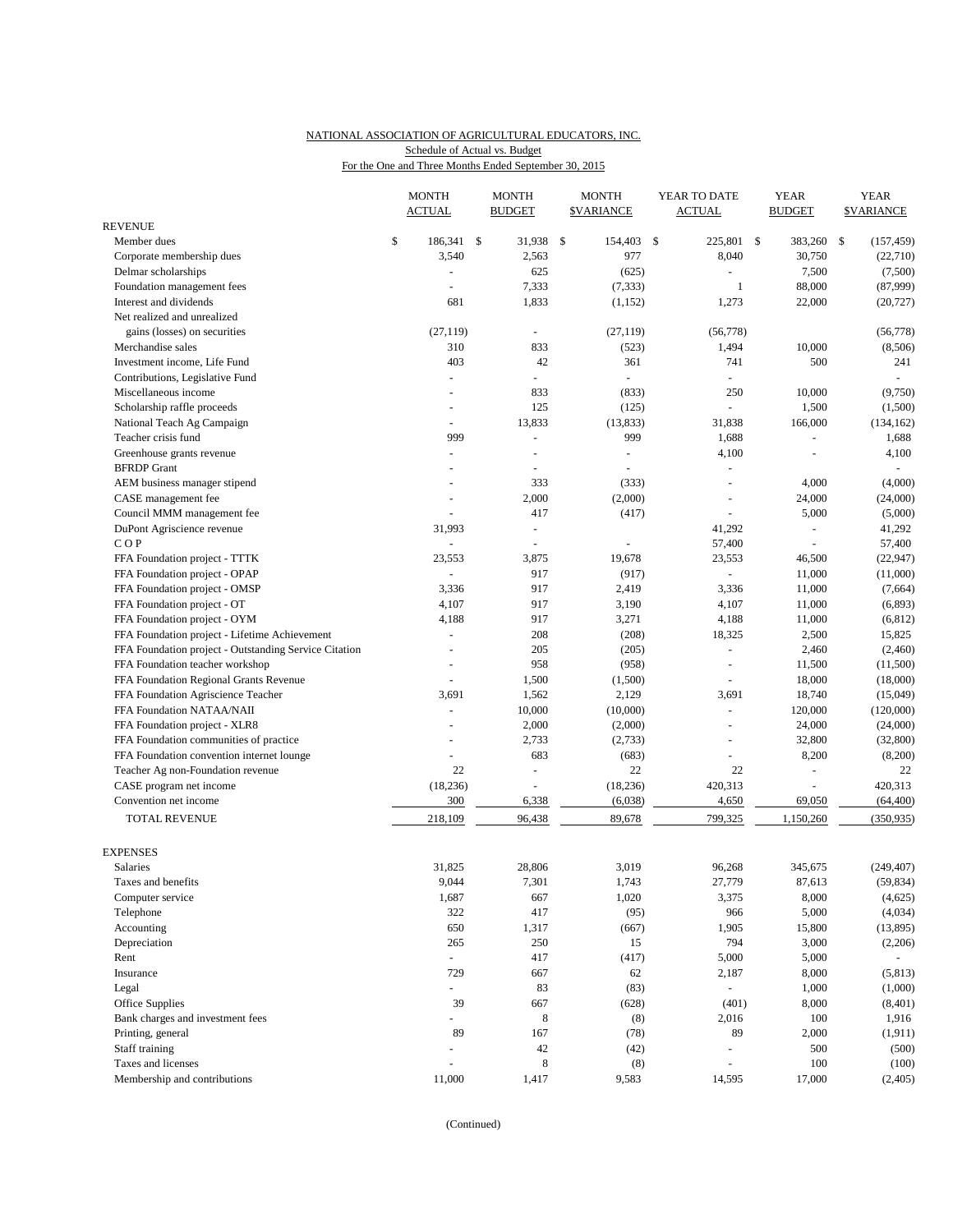### NATIONAL ASSOCIATION OF AGRICULTURAL EDUCATORS, INC. For the One and Three Months Ended September 30, 2015 Schedule of Actual vs. Budget

|                                                       | <b>MONTH</b>   | <b>MONTH</b>   | <b>MONTH</b>      | YEAR TO DATE   | <b>YEAR</b>    | <b>YEAR</b>       |
|-------------------------------------------------------|----------------|----------------|-------------------|----------------|----------------|-------------------|
|                                                       | <b>ACTUAL</b>  | <b>BUDGET</b>  | <b>\$VARIANCE</b> | <b>ACTUAL</b>  | <b>BUDGET</b>  | <b>\$VARIANCE</b> |
| Travel, staff                                         | 617            | 2,500          | (1,883)           | 83             | 30,000         | (29, 917)         |
| Promotion and marketing                               | 2,707          | 1,000          | 1,707             | 3,256          | 12,000         | (8,744)           |
| Merchandise and diaries                               | ÷.             | 208            | (208)             | 6,003          | 2,500          | 3,503             |
| Photocopying                                          | ÷              | 8              | (8)               |                | 100            | (100)             |
| Postage, general                                      | 401            | 542            | (141)             | 1,351          | 6,500          | (5,149)           |
| Professional liability insurance                      |                | 3,043          | (3,043)           | ÷,             | 36,515         | (36,515)          |
| Public relations                                      |                | 50             | (50)              | $\overline{a}$ | 600            | (600)             |
| Scholarships                                          |                | 813            | (813)             | 11,250         | 9,750          | 1,500             |
| Travel, regional secretaries                          |                | 1,000          | (1,000)           | 325            | 12,000         | (11,675)          |
| Travel, board of directors                            | 1.528          | 3,083          | (1, 555)          | 6,625          | 37,000         | (30, 375)         |
| Nat'l Teach Ag Campaign                               | 41,629         | 11,167         | 30,462            | 61,423         | 134,000        | (72, 577)         |
| FFA Foundation project - TTTK                         | $\omega$       | 3,875          | (3,875)           | $\equiv$       | 46,500         | (46,500)          |
| FFA Foundation project - OPAP                         | 1,097          | 917            | 180               | 1,097          | 11,000         | (9,903)           |
| FFA Foundation project - OMSP                         | ÷,             | 917            | (917)             | 325            | 11,000         | (10,675)          |
| FFA Foundation project - OT                           |                | 917            | (917)             | 325            | 11,000         | (10,675)          |
| FFA Foundation project - OYM                          |                | 917            | (917)             | 619            | 11,000         | (10, 381)         |
| FFA Foundation project - Lifetime achievement         |                | 208            | (208)             | 18,325         | 2,500          | 15,825            |
| FFA Foundation project - Outstanding service citation |                | 205            | (205)             | ÷,             | 2,460          | (2,460)           |
| FFA Foundation teacher workshop                       |                | 958            | (958)             | ÷,             | 11,500         | (11,500)          |
| FFA Foundation Regional Grants                        |                |                | $\equiv$          |                |                |                   |
| FFA Foundation Agrisciense Teachers                   |                |                |                   |                |                |                   |
| FFA Foundation XLR8                                   | 325            | 2,000          | (1,675)           | 325            | 24,000         | (23, 675)         |
| FFA Foundation convention internet lounge             | $\overline{a}$ | 683            | (683)             | ÷,             | 8,200          | (8,200)           |
| DuPont Agriscience                                    | 1,414          | 1,562          | (148)             | 8,994          | 18,740         | (9,746)           |
| Regional grants                                       | ÷,             | 1,500          | (1,500)           | $\sim$         | 18,000         | (18,000)          |
| NPS expense                                           | ÷,             | 833            | (833)             | ÷,             | 10,000         | (10,000)          |
| Webinar expense                                       | ÷.             | 100            | (100)             |                | 1,200          | (1,200)           |
| Teacher crisis fund                                   | 500            | $\overline{a}$ | 500               | 1,500          |                | 1,500             |
| Communities of practice expense                       | ä,             | 1,667          | (1,667)           | 22,191         | 20,000         | 2,191             |
| Substitute teacher hire behinds                       |                | 42             | (42)              | $\overline{a}$ | 500            | (500)             |
| Website                                               | 3,850          |                | 3,850             | 5,950          | 10,000         | (4,050)           |
| NATAA stipends                                        | ÷              |                | ÷.                | 10,375         | 120,000        | (109, 625)        |
| <b>BFRDP</b> expense                                  | ÷              |                | ä,                | ÷,             |                |                   |
| <b>BFPD</b> contract labor                            | ÷.             |                | ä,                |                |                |                   |
| Credit card expense                                   | 701            |                | 701               | 1,065          | 2,500          | (1, 435)          |
| Miscellaneous                                         |                | ÷,             | $\overline{a}$    | 44             | $\overline{a}$ | 44                |
| <b>TOTAL EXPENSES</b>                                 | 110,419        | 82,949         | 27,470            | 316,024        | 1,127,853      | (811, 829)        |
| NET INCOME (LOSS)                                     | \$<br>107,690  | 13,489<br>\$   | 62,208<br>\$      | 483,301<br>\$  | \$<br>22,407   | 460,894<br>\$     |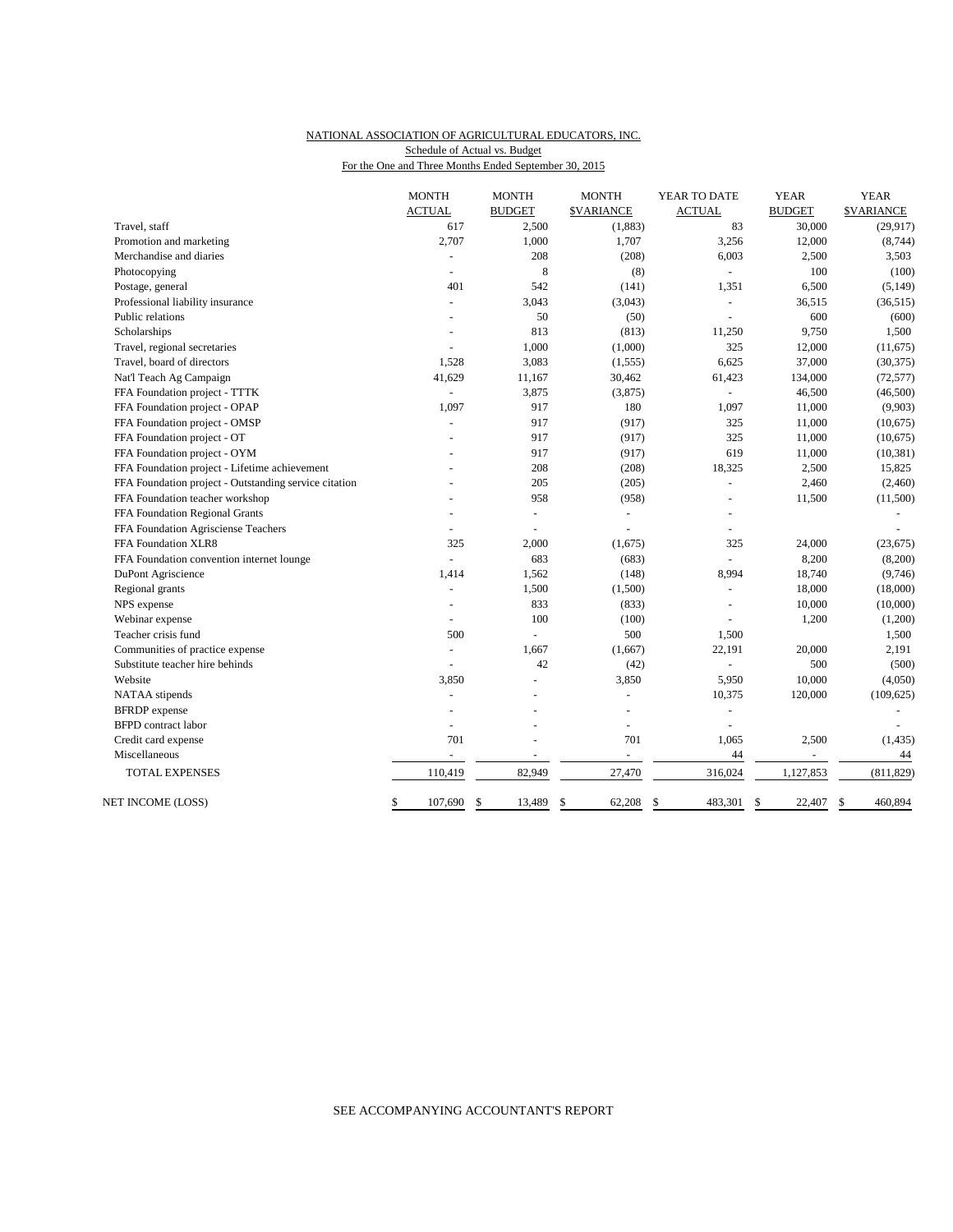#### NATIONAL ASSOCIATION OF AGRICULTURAL EDUCATORS, INC. Schedule of Convention Revenue and Expenses For the One and Three Months Ended September 30, 2015

|                                           | <b>MONTH</b><br><b>ACTUAL</b> | <b>MONTH</b><br><b>BUDGET</b> |    | <b>MONTH</b><br><b>SVARIANCE</b> |    | YEAR TO DATE<br><b>ACTUAL</b> |    | <b>YEAR</b><br><b>BUDGET</b> | <b>YEAR</b><br><b>SVARIANCE</b> |
|-------------------------------------------|-------------------------------|-------------------------------|----|----------------------------------|----|-------------------------------|----|------------------------------|---------------------------------|
| <b>REVENUE</b>                            |                               |                               |    |                                  |    |                               |    |                              |                                 |
| Convention, registration                  | \$                            | \$<br>9,583                   | \$ | $(9,583)$ \$                     |    |                               | \$ | 115,000 \$                   | (115,000)                       |
| Convention, trade show                    | 300                           |                               |    | 300                              |    | 300                           |    |                              | 300                             |
| Convention, sponsorships - FFA Foundation |                               | 4,167                         |    | (4, 167)                         |    |                               |    | 50,000                       | (50,000)                        |
| Convention, host state social             |                               |                               |    |                                  |    |                               |    |                              |                                 |
| Convention, sponsorships                  |                               | 1,333                         |    | (1, 333)                         |    | 5,000                         |    | 16,000                       | (11,000)                        |
| <b>TOTAL REVENUE</b>                      | 300                           | 15,083                        |    | (14, 783)                        |    | 5,300                         |    | 181,000                      | (175,700)                       |
| <b>EXPENSES</b>                           |                               |                               |    |                                  |    |                               |    |                              |                                 |
| Convention, plaques and trophies          |                               | 242                           |    | (242)                            |    |                               |    | 2,900                        | (2,900)                         |
| Convention, printing                      |                               |                               |    |                                  |    |                               |    |                              |                                 |
| Convention, awards                        |                               |                               |    | ۰                                |    | 650                           |    | 7,000                        | (6,350)                         |
| Convention, meal functions                |                               | 833                           |    | (833)                            |    |                               |    | 10,000                       | (10,000)                        |
| Convention, promotion and marketing       |                               | 208                           |    | (208)                            |    |                               |    | 2,500                        | (2,500)                         |
| Convention, postage and shipping          |                               | 333                           |    | (333)                            |    |                               |    | 4.000                        | (4,000)                         |
| Convention, equipment rental              |                               | 1,583                         |    | (1, 583)                         |    |                               |    | 19,000                       | (19,000)                        |
| Convention, host state social             |                               | ٠                             |    |                                  |    |                               |    |                              |                                 |
| Convention, committee expense             |                               | 379                           |    | (379)                            |    |                               |    | 4,550                        | (4,550)                         |
| Convention, sponsorships - FFA Foundation |                               | 3,333                         |    | (3,333)                          |    |                               |    | 40,000                       | (40,000)                        |
| Convention, travel/board of directors     |                               | 1,167                         |    | (1,167)                          |    |                               |    | 14,000                       | (14,000)                        |
| Convention, staff travel                  |                               | 667                           |    | (667)                            |    |                               |    | 8,000                        | (8,000)                         |
| <b>TOTAL EXPENSES</b>                     |                               | 8,745                         |    | (8, 745)                         |    | 650                           |    | 111,950                      | (111,300)                       |
| <b>NET INCOME (LOSS)</b>                  | 300                           | 6,338                         | S  | (6,038)                          | -S | 4.650                         |    | 69,050                       | (64, 400)                       |

SEE ACCOMPANYING ACCOUNTANT'S REPORT